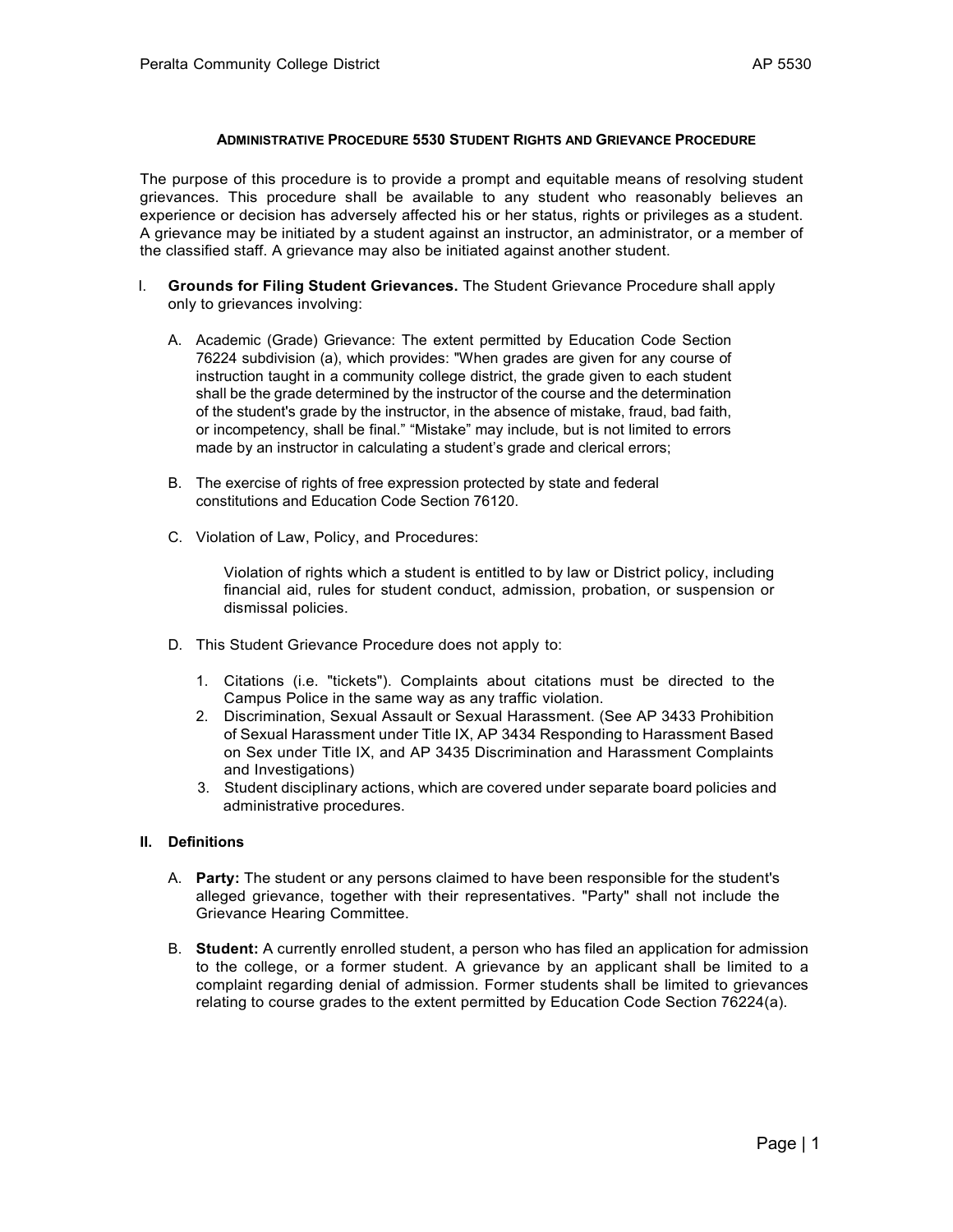- C. **Respondent**: Any person claimed by a grievant to be responsible for the alleged grievance.
- D. **Observer:** An individual who is present at a hearing to observe the proceeding, but shall not be allowed to speak and address the committee.
- E. **Written Notice/Written Decision**: Notice sent by personal service or by registered or certified mail with return receipt requested via the U.S. Postal Service.
- F. **Day**. Unless otherwise provided, day shall mean a day during which the college is in session and regular classes are held, excluding Saturdays, Sundays, and District holidays.

## **III. Grievance Process**

### 1**. Informal Resolution**

Within 30 days of the allegation, each student who has a grievance shall make a reasonable effort to resolve the matter on an informal basis prior to requesting a grievance hearing:

a. For an academic (grade) grievance, the student shall make an appointment with the faculty against whom he/she has a grievance during the faculty member's posted office hours or at a mutually-agreed-upon time, in order to discuss the student's complaint. Should the faculty against whom the student has an academic complaint fail to meet with the student in a timely manner, the student may meet with the Division Dean of Instruction of the faculty member.

b. For a grievance based on an alleged violation of free expression, the student shall attempt to solve the problem with the person with whom the student has the grievance, that person's immediate supervisor, or the Vice President of Student Services (or designee).

# 2. **Formal Complaint Procedures**

Any student who believes he/she has a grievance must file an approved grievance complaint form with the Vice President of Student Services (or designee). The student may obtain the form from the Office of the Vice President of Student Services.

The student must file within 90 days of the incident on which the grievance is based; or after the student knew or should have known of the basis for the grievance, whichever is later. The grievance complaint must be filed whether or not the student has already initiated efforts at informal resolution, if the student wishes the grievance to become official. Failure to file a formal complaint within such ninety (90) day period constitutes waiver of the student's right to appeal.

The Vice President of Student Services (or designee) shall provide to the person against whom the grievance has been filed a copy of the grievance and a copy of the procedure.

The Vice President of Student Services (or designee) will provide the grievant with a written copy of the policy and procedures and answer all questions regarding the policy including the student's rights and responsibilities in the process of filing a grievance. For academic (grade) grievance, the Vice President of Student Services (or designee) will inform the student that a grade change may only be made where there is a finding of fraud, mistake, bad faith or incompetence.

The student and Vice President of Student Services (or designee) shall attempt to reach an informal resolution.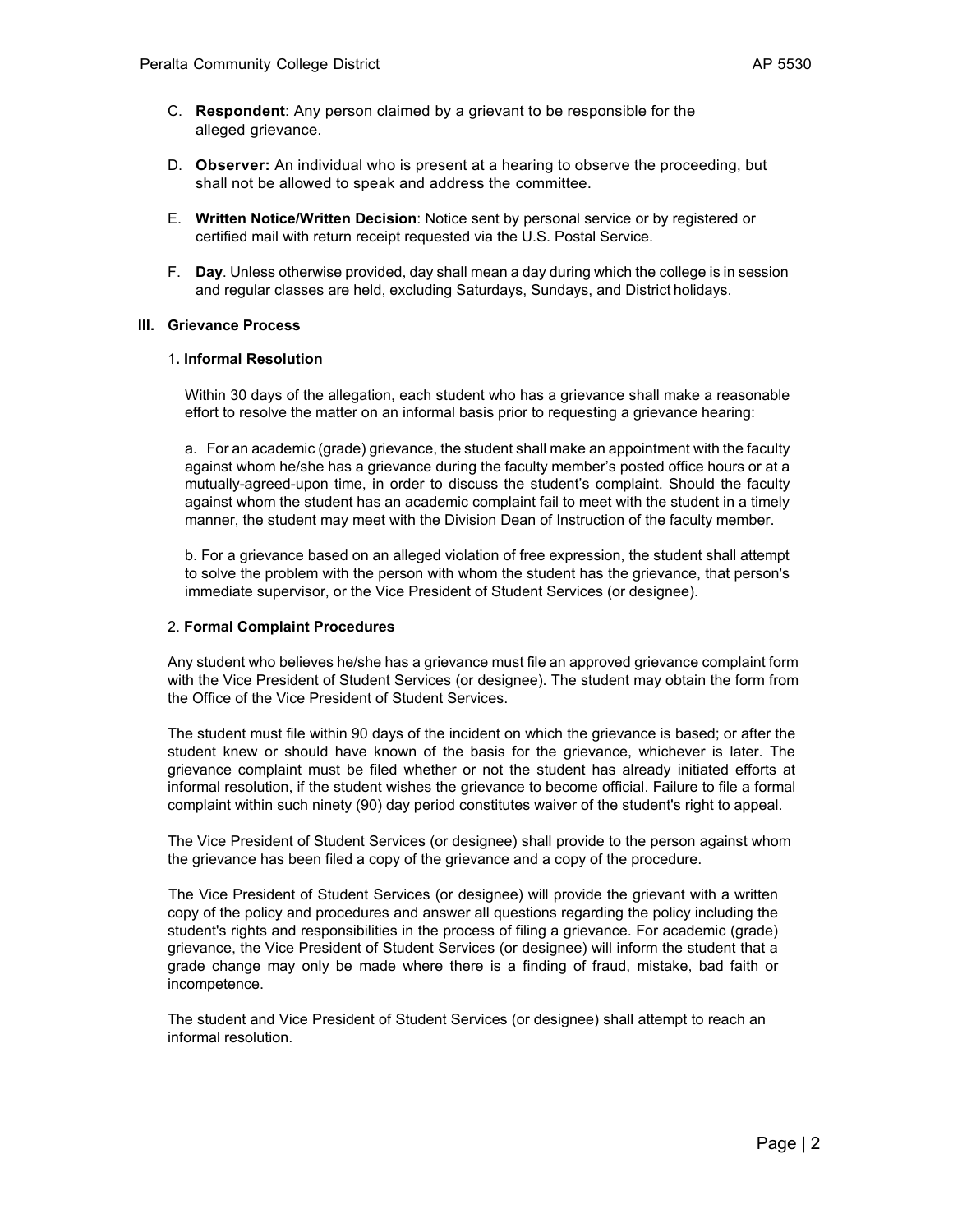### 3. **Request for Grievance Hearing**

If an informal resolution cannot be reached, the Vice President of Student Services (or designee) shall make a request for records and documents from the student filing the complaint and forward copies of all documents pertinent to the alleged violation to the Chair of the Grievance Committee and the parties. Documents or accusations not specifically related to the alleged violations shall not be forwarded to the committee or the parties.

a. For academic (grade) grievance, the Chair shall request records and documents from the faculty member against whom the complaint has been filed.

b. For grievance based on exercise of rights of free expression protected by state and federal constitutions and Education Code Section 76120, the Chair shall request records and documents from the party against whom the complaint has been filed.

The Grievance Hearing timeline may be tolled (postponed) pending a formal investigation of any discrimination claims by or against the student. Such investigation must be concluded no later than 90 calendar days as required by law.

#### 4. **Grievance Hearing Committee**

 Within 90 days following receipt of the grievance complaint form, the Grievance Hearing Committee shall conduct a hearing. The following College Grievance Committee members shall be appointed for a term of one academic year as follows:

- a. The Vice President of Instruction, who shall Chair the committee;
- b. One faculty member (and one alternate) jointly appointed by the PFT and the Faculty Senate;
- c. One administrator (and one alternate) appointed by the College President;
- d. One student (and one alternate) appointed by the President of the Associated Students

Additional committee member:

- e. For academic (grade) grievances, one faculty member (and one alternate) jointly appointed the PFT and the Faculty Senate; or
- f. For other grievances, one classified employee (and one alternate) jointly appointed by Local 790 and the Classified Senate.

A committee member shall withdraw from participation in the hearing if a conflict of interest is anticipated, in which case the alternate member shall serve. The members of the Committee shall be provided with a copy of the grievance and any written response provided by the respondent before the hearing begins. Four-fifths of the members of the committee shall be present in order for the committee to act.

#### 5. **Hearing Procedure**

- a. The Vice President of Instruction, as Chair, shall provide written notice, including the date, time and place of the hearing to both parties at least ten days prior to the hearing. The notice shall be hand-delivered or sent by certified mail and shall include a copy of the complaint.
- b. The Chair shall provide the involved complainant with a written summary of rights he/she may be entitled to by law or contract at least 10 days before the hearing. For academic (grade) grievance, the Chair of the committee shall provide the involved faculty member with a written summary of rights he/she may be entitled to by law or contract at least 10 days before the hearing. Both parties shall be given adequate time (at least 10 days) to read and review all documents, consistent with privacy laws. This right may be waived by either party. Both parties shall be informed that all relevant evidence presented to the hearing committee, whether written or oral, may be used against them in this or any other proceeding unless otherwise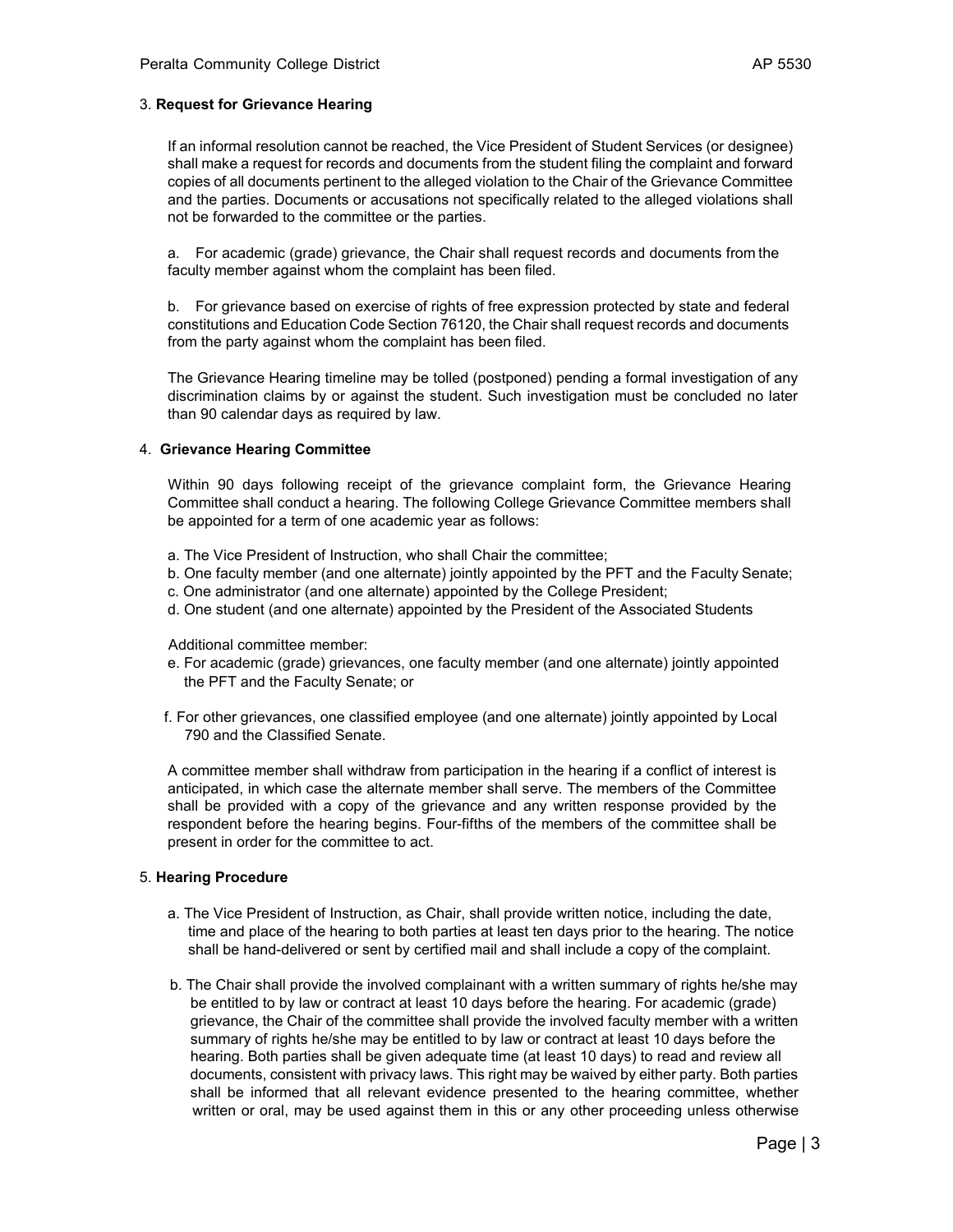prohibited by law. The written notice shall inform the parties of this fact. The Chair of the committee shall inform both parties orally of this fact at the commencement of the hearing.

- c. The decision of the Chair shall be final on all matters relating to the conduct of the hearing unless there is a vote by a majority of the other members of the panel to the contrary. The Chair may do whatever is necessary, so long as it is legally permissible, to ensure that the hearing is conducted in a fair, dignified and orderly manner.
- d. The Chair of the committee may exclude a witness from the hearing when the witness is not giving testimony.
- e. Anyone who disrupts the proceeding or interferes shall be excluded from the proceeding.
- f. All information derived from the complaint is confidential. Information may not be made public nor discussed with anyone except those with a legitimate need to know.
- g. The hearing shall be open only to persons directly involved in the matters to be heard. The bargaining agent representing the respondent may send an observer to any hearing.
- h. The committee may call in "expert witnesses" if the subject of the grievance is beyond their expertise.
- i. The committee shall inform the witnesses (other than the accused) in writing that they are sought for interview purposes and their participation in the process is requested by the committee. Witnesses shall also be informed as to the purpose of the interview, the general subject of the interview, and their right to request representation by anyone of their choosing prior to and during said interview.
- j. Any member of the committee may ask questions of any witness.
- k. The hearing shall be conducted so as to bring all of the relevant information and evidence to the members of the committee in an orderly and intelligible form. Formal rules of evidence shall not apply. Any relevant evidence shall be admitted, if it is the sort of evidence on which responsible persons are accustomed to rely upon in the conduct of serious affairs. Accusations not specifically related to the alleged violation shall not be considered relevant. The rules of privilege shall apply to the same extent that they are recognized in civil actions.
- l. At all steps of the process, both the student filing and the other party have the right to be accompanied, advised and represented by a person or counsel of their choosing. If either party wishes to be represented by an attorney, a request must be presented not less than 10 days prior to the date of the hearing. If the student is permitted to be represented by an attorney, the college representative may request legal assistance. The hearing committee may also request legal assistance; any legal advisor provided to the panel may sit with it in an advisory capacity to provide legal counsel but shall not be a member of the panel nor vote with it.
- m. If the respondent or his/her representative, or both, are absent from all or a part of the hearing, the committee shall make its recommendations on the basis of whatever evidence is submitted before the hearing and on whatever evidence and testimony is presented to the committee during the hearing.
- n. The committee shall make all evidence, written or oral, part of the record.
- o. The committee shall judge the relevancy and weight of testimony and evidence and make its findings of fact, limiting its investigation to the formal charge. The decision shall be based only on the record of the hearing, and not on matter outside of that record.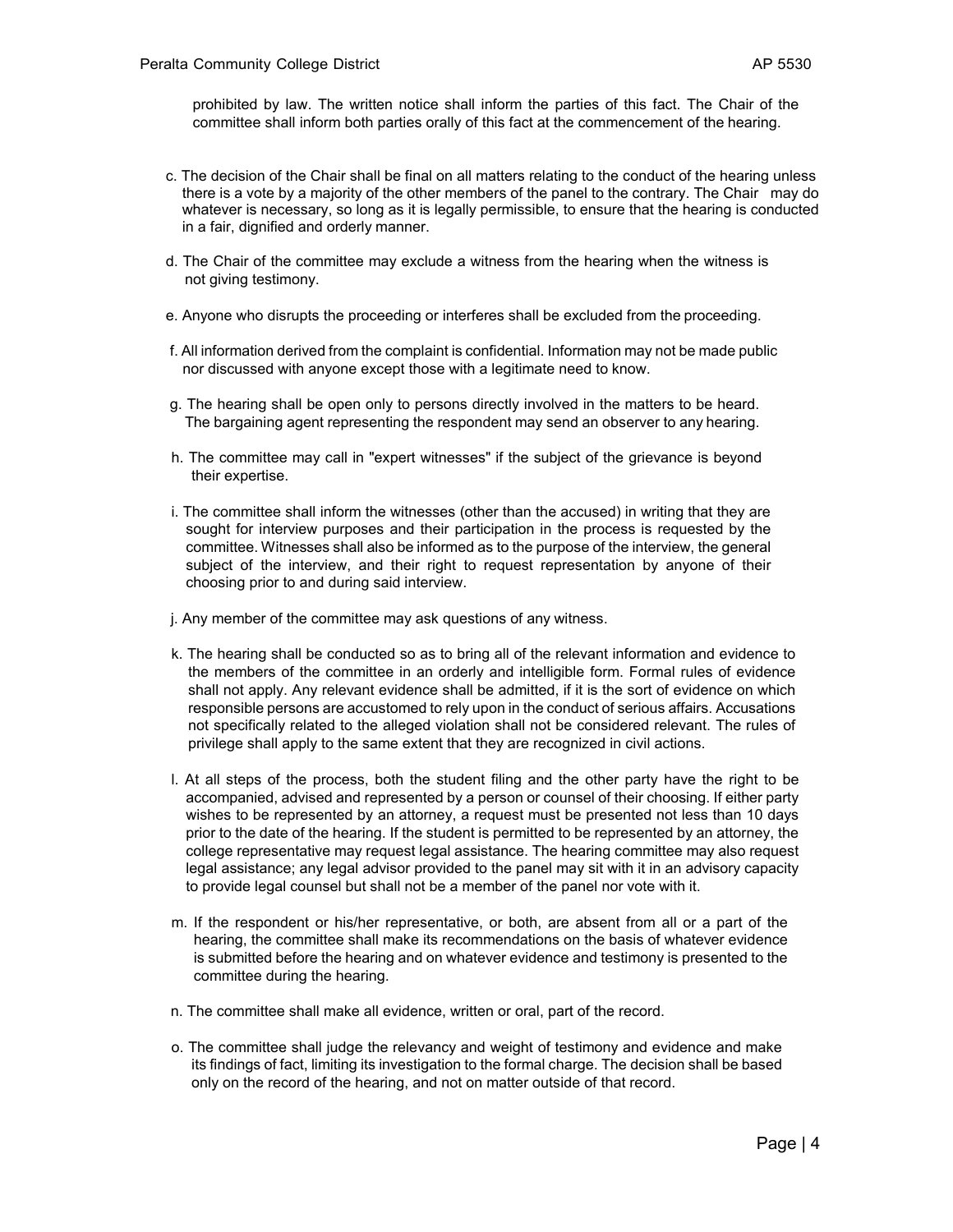- p. The burden shall be on the grievant to prove by a preponderance of the evidence that the facts alleged are true and a grievance has been sufficiently established.
- q. The hearing date may be postponed or continued at the discretion of the Chair of the committee. Both parties shall be given notice of the new or continued hearing date.
- r. The votes of the majority of the members present (at least 3 votes) are necessary in order for the committee to make a recommendation to the Vice President of Student Services.
- s. The Chair of the committee shall notify the Vice President of Student Services of the committee's recommendation within 10 days.
- t. A summary record of the proceedings held in a closed session shall be kept in a confidential file by the Vice President of Student Services and shall be available at all times to the accused person. The Vice President of Student Services has the responsibility to ensure that a proper record is maintained and available at all times.

#### 6**. Final Decision by Vice President of Student Services**

 Based on the grievance hearing committee's recommendations, the Vice President of Student Services (or designee) may accept the recommendation, return it to the committee for further review, or reject it. Within 10 days of receipt of the committee's recommendation, the Vice President of Student Services (or designee) shall send written notification to the parties and committee informing them of:

- a. The committee's recommendation;
- b. The final decision by Vice President of Student Services; and
- c. Appeals procedure

 Any decision to reject findings of the committee must be supported by a summary finding of fact. The decision to recommend a grade change must be supported by a summary finding of fact, establishing mistake, fraud, bad faith or incompetence.

### 7. **Appeals**

## a. President's Decision

 The Vice President of Student Services' (or designee's) decision may be appealed by either party in writing within 10 days of the Vice President of Student Services' (or designee's) decision.

 The College President shall issue a written decision to the parties and their representatives within ten (10) days of receipt of the appeal. A decision to change a grade must be supported by a summary finding of fact, establishing mistake, fraud, bad faith or incompetence.

### b. Chancellor's Decision

 The College President's decision may be appealed to the Chancellor in writing within 10 days of receipt of the decision.

 The Chancellor, or designee, shall issue a written decision to the parties and the representatives by certified mail within 10 days of the receipt of the decision. A decision to change a grade must be supported by a summary finding of fact, establishing mistake, fraud, bad faith or incompetence.